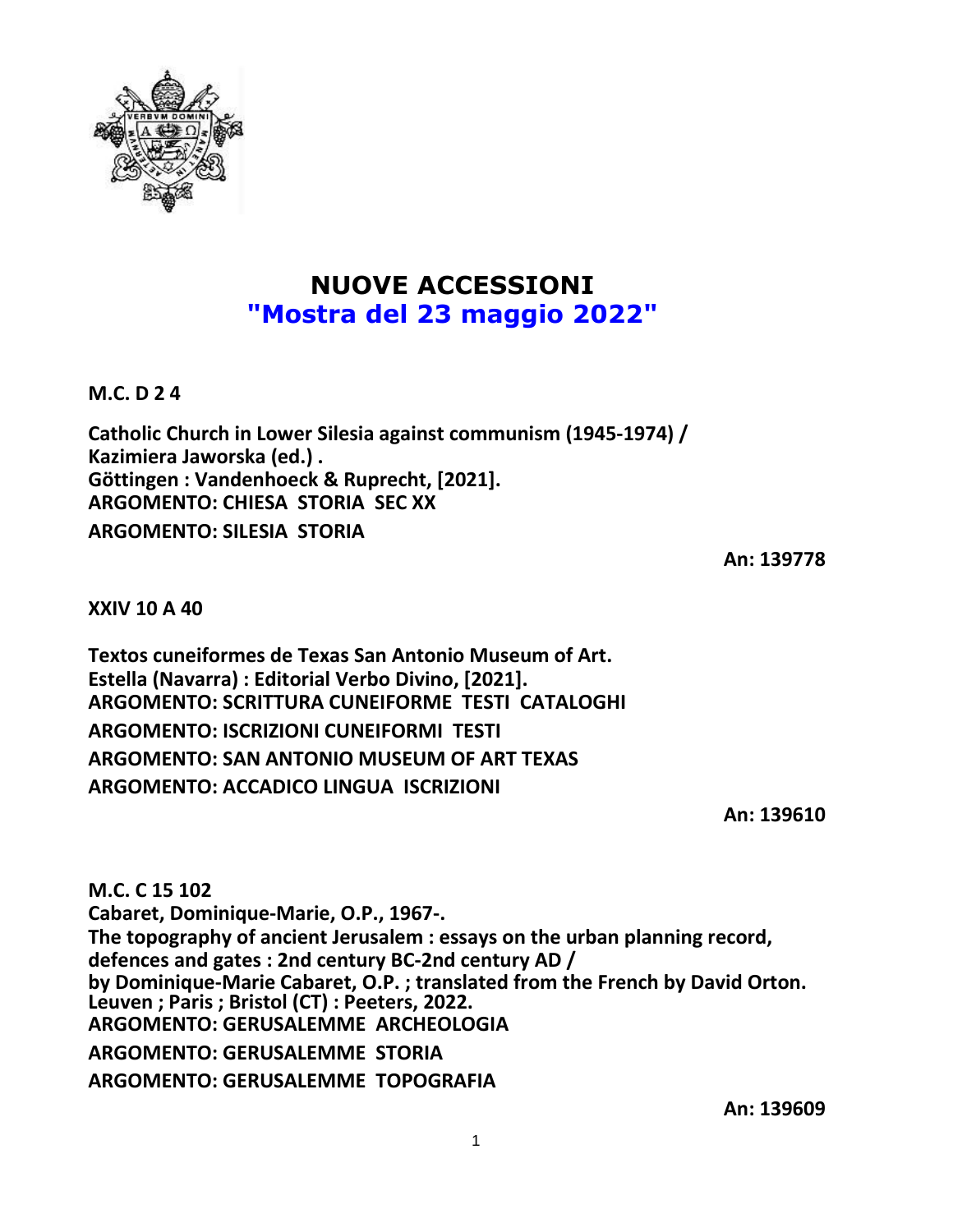**XV 5 A 23**

**Chrostowski, Waldemar, sacerdote, 1951-. Święty Paweł : na rozdrożach Synagogi i Kościoła : biografia / ks. prof. Waldemar Chrostowski. Warszawa : Fronda PL, [2021]. ARGOMENTO: PAOLO APOSTOLO VITA ARGOMENTO: PAOLO APOSTOLO INTERPRETAZIONE POLACCO**

**An: 139818**

## **XIII 25 44**

**Crossan, John Dominic, 1934-. Render unto Caesar : the struggle over Christ and culture in the New Testament / John Dominic Crossan. New York, NY : HarperOne, an imprint of HarperCollinsPublishers, [2022]. ARGOMENTO: GESU CRISTO VITA PUBBLICA ARGOMENTO: GESU CRISTO BIBLIA NT ARGOMENTO: ROMA ANTICA POLITICA**

**An: 139596**

**XXV 81 103**

**Dodson, Aidan, 1962-. Rameses III, king of Egypt : his life and afterlife / Aidan Dodson. Cairo ; New York : The American University in Cairo Press, 2019. ARGOMENTO: RAMESSES III ARGOMENTO: FARAONI VITE**

**ARGOMENTO: EGITTO ANTICO STORIA CA1550 1070 AC**

**An: 139689**

**A.P. 17 A 12 Güting, Eberhard W., 1934-. Textual criticism and the New Testament text : theory, practice, and editorial technique / Eberhard W. Güting. Atlanta : SBL Press, [2020]. ARGOMENTO: BIBLIA NT CRITICA TESTUALE INTERPRETAZIONE INGLESE**

**An: 139748**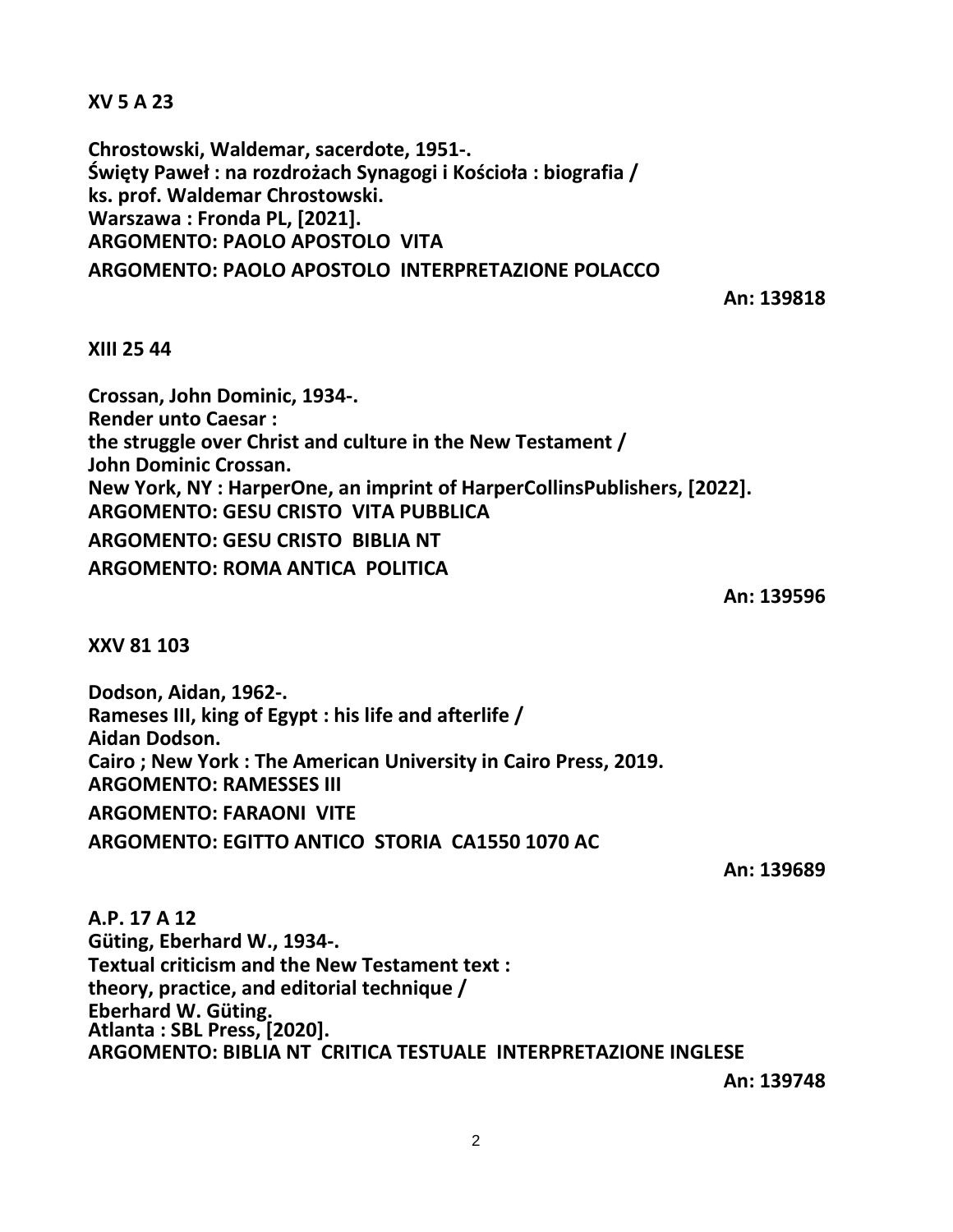**XVII 92 B 111**

**Harkins, Angela Kim, 1973-. Experiencing presence in the Second Temple Period: revised and updated essays / Angela Kim Harkins. Leuven ; Paris ; Bristol, CT : Peeters, 2022. ARGOMENTO: GIUDAISMO RITUALI ARGOMENTO: GIUDAISMO PREGHIERA ARGOMENTO: GIUDAISMO STORIA 586 AC 70 DC**

**An: 139569**

**XV 29 A 45**

**Miguel, Marcelo Ferreira. O uso paulino da expressão μὴ γένοιτο em Gálatas : estudo comparativo, retórico e intertextual / Marcelo Ferreira Miguel. Petrópolis, RJ : Editora PUC-Rio : Vozes Acadêmica, [2021]. ARGOMENTO: BIBLIA NT AD GALATAS INTERPRETAZIONE PORTOGHESE ARGOMENTO: BIBLIA NT AD GALATAS RETORICA**

**An: 139380**

**XIII 23 79**

**Neumann, Johannes, 1949-. Der historische Jesus : die Biographie, die Botschaft, die Überlieferung / Johannes Neumann. Norderstedt : Books on Demand, 2022. ARGOMENTO: GESU CRISTO VITA ARGOMENTO: GESU CRISTO BIBLIA NT ARGOMENTO: GESU CRISTO STORICITA**

**An: 139540**

## **F.S. G 114**

**Symposio em homenagem ao fr. Francolino Gonçalves, (2019 : Lisbona). In memoriam Francolino Gonçalves, O.P. (1943-2017) / édité par Paolo Garuti, O.P., Jean Jacques Pérennès, O.P. et Martin Staszak, O.P. Leuven ; Paris ; Bristol, CT : Peeters, 2022. ARGOMENTO: BIBLIA VT STUDI ARGOMENTO: GONCALVES FRANCOLINO JOSE OP 1943 2017 FESTSCHRIFT**

**An: 139604**